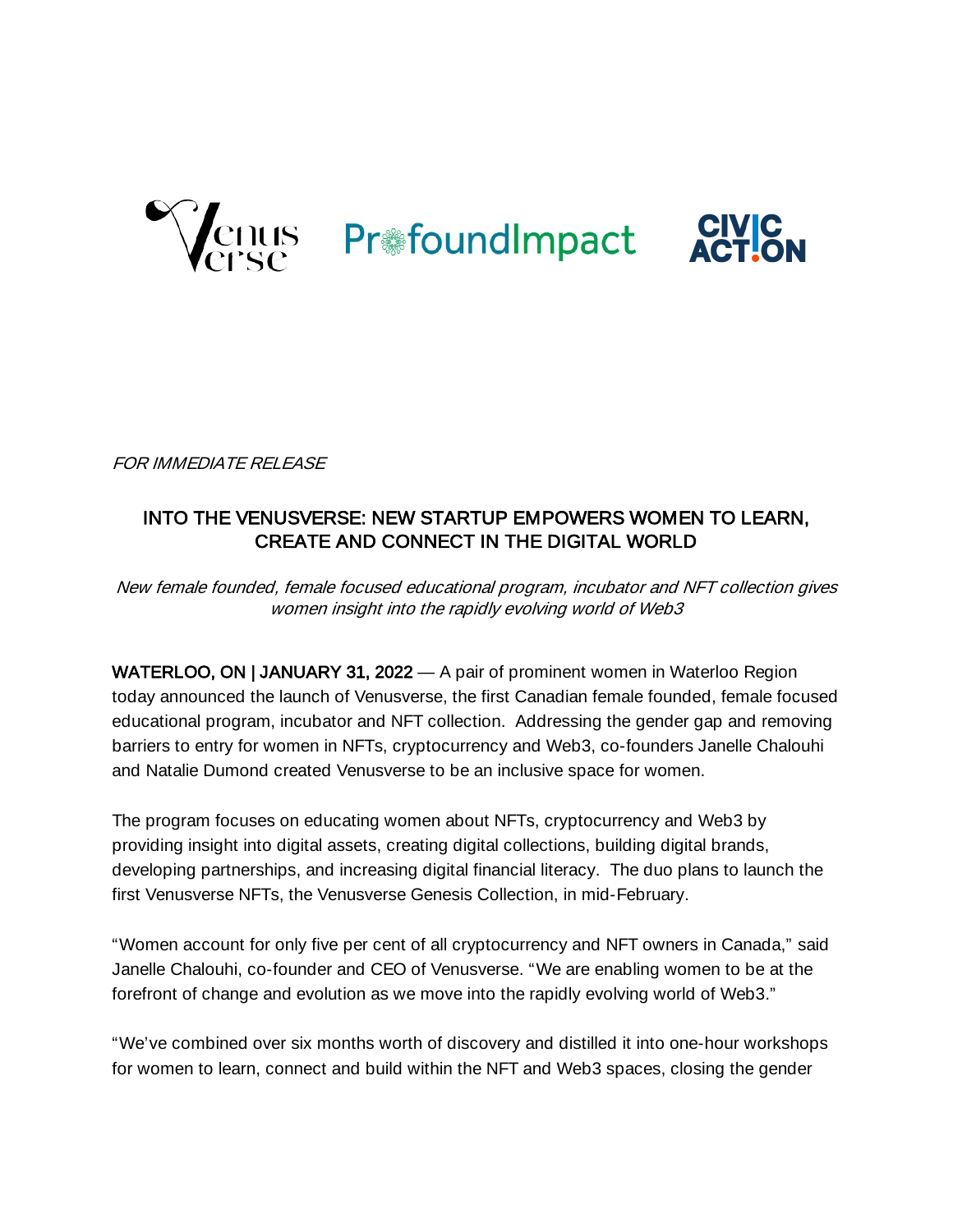gap in crypto and blockchain technology," said Natalie Dumond, co-founder and Facilitator of Venusverse.

To make an even greater impact in gender equity, the founders of Venusverse are collaborating with Profound Impact™ Corporation and CivicAction, to build a community where women are empowered with the knowledge required to advance successfully in the next-generation wealth economy.

In true community-building fashion, C halouhi will join P rofound Impact C orporation as an advisor in partnership engagement. P rofound Impact is a Toronto-Waterloo innovation corridor-based startup that helps education, research and social impact community organizations leverage data to measure program impact, tell their stories and inform strategies.

"Our collaboration with Venusverse aligns perfectly with our long-term stakeholder engagement strategy," said S herry S hannon-Vanstone, founder and CEO of Profound Impact C orporation. "Venusverse will use P rofound Impact's business intelligence and engagement tools to measure the increased involvement of women in NFT, Web3 and crypto. Our shared goal is to measure the global impact of connecting great people to do great work in these growing fields."

With the support of CivicAction, Venusverse is working to break the systemic barriers that hold women back from fully engaging in and benefitting from the new economy.

"It is critical that our economic recovery be inclusive," said Leslie Woo, CEO of CivicAction. "This is why it's important to provide an entry point for women of all intersectionalities. Through education, Venusverse is supporting the comfort and confidence of women, enabling them to be greater beneficiaries in this growth economy."

Upon the launch of the Venusverse Genesis Collection of 2,022 NFTs in mid-February, 10 per cent of revenue will be donated to the C ivicAction Leadership Foundation in support of women in the organization's leadership programs, including the DiverseC ity Fellows and the E merging Leaders Network.

The launch of Venusverse marks a new era in digital innovation in Waterloo R egion – one of the world's fastest growing tech sectors, and the birthplace of the E thereum blockchain technology.

## ABOUT VENUSVERSE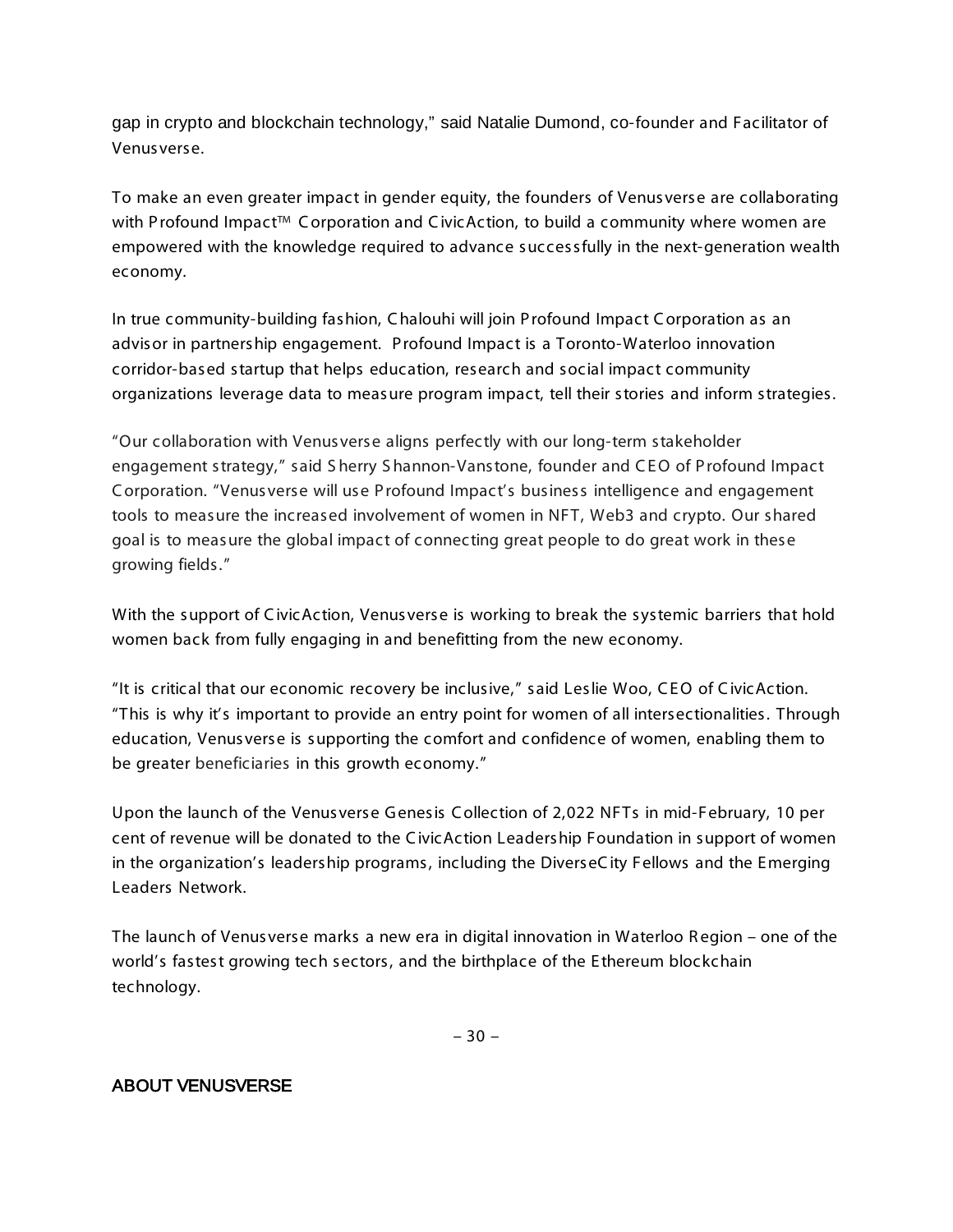Venusverse is the first female-founded educational program, incubator and NFT collection for women in the NFT, cryptocurrency and Web3 spaces. Through awareness, training, thought leadership and a supportive community, Venusverse empowers women to create financial ownership with their new exposure to the Web3 world.

Website: www.venusverse.ca Instagram: [@venus\\_verse](https://www.instagram.com/venus_verse/) LinkedIn: [Venusverse](https://www.linkedin.com/company/venusverse/) Twitter: [@venusverse\\_ca](https://twitter.com/venusverse_ca)

## ABOUT PROFOUND IMPACT CORPORATION

Profound Impact helps education, research and social impact community organizations leverage data to measure program impact, tell their story and inform strategy. Profound Impact currently offers two products (*Connection Impact* and *Career Impact*) and is moving towards a proof of concept with a third product - Research Impact. These three products involve different stakeholders but all work towards the important goal of connecting great people to do great things and measuring their worldwide impact.

Website: [www.profoundimpact.com](http://www.profoundimpact.com/) Facebook: [@aprofoundimpact](https://www.facebook.com/aprofoundimpact/?__tn__=%2Cd%3C-R&eid=ARBmjLY8njtsMbSVLImCvj_HPkstVAgUr0HWx4wtP5pHTqt6rWHfW5jYhXVd1LWbVvMPmqtDIsSEMzwG) Instagram: [@aprofoundimpact](https://www.instagram.com/aprofoundimpact/)  LinkedIn: [Profound Impact Corporation](https://www.linkedin.com/company/profound-impact-corporation/?viewAsMember=true) Twitter: [@aprofoundimpact](https://twitter.com/aprofoundimpact)

## ABOUT CIVICACTION

CivicAction is a network of leaders and organizations working together to build better, more inclusive cities in the Greater Toronto and Hamilton Areas and beyond by enabling community members to take an active role in shaping their future. As a non-partisan and sector neutral organization, the organization creates a neutral space for community members to convene, collaborate, and co-create bold and impactful change.

Website: [www.civicaction.ca](https://civicaction.ca/)  Facebook: [@civicactiongtha](https://www.facebook.com/civicactiongtha) Instagram[:@civicactiongtha](https://www.instagram.com/civicactiongtha/) LinkedIn[:](https://www.linkedin.com/company/profound-impact-corporation/?viewAsMember=true) [CivicAction](https://www.linkedin.com/company/profound-impact-corporation/?viewAsMember=true)  Twitter: [@civicactionGTHA](https://twitter.com/CivicActionGTHA)

For media inquiries, please contact: